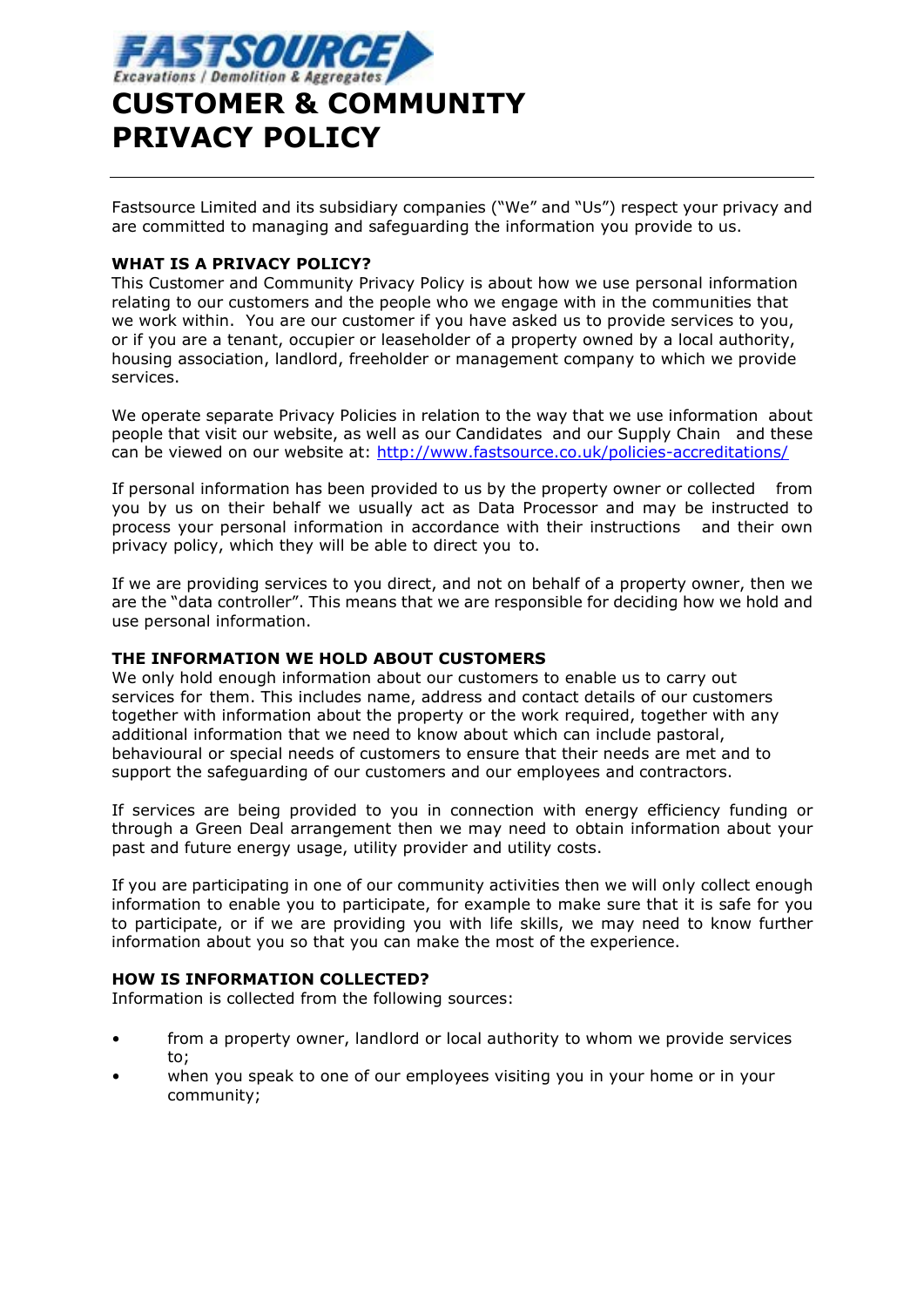

- when we speak to you to arrange an appointment or to progress the services that we are providing to you;
- via our own smartphone and tablet applications (which may utilise voice recognition and digital dictation technology);
- when you submit information to us via our website or by e-mailing us;
- by completing a personal details form because you are interested in receiving a service from us or because you want to participate in one of our community activities.

# **HOW WE WILL USE INFORMATION ABOUT OUR CUSTOMERS**

We may use the information that we have about you to:

- provide and plan the services that you or the owner of your property has asked us to provide;
- make sure that we are allocating appropriate resources to you to meet your requirements – for example if we think that you (or anyone in your household) might need extra care (because of age, health, disability), we may record this.
- help provide and improve our services and products;
- create statistics, test our computer systems, and analyse customer information;
- report our performance to the owner of the property;
- to record a database of property details such as the archetype and condition of housing stock and fixtures, fittings and equipment;
- to handle any complaints that you may have about our service;
- help prevent and detect debt, fraud and loss;
- train our staff;
- get in touch with you about the services that we have been asked to provide. That could be by email, phone, text, multimedia message or another form of electronic communication – for example we may send you notification of an appointment by text or phone to confirm an appointment;
- ask for your feedback about the services that we have provided to you;
- to report any safeguarding issues to the relevant authorities.

If you give us information on behalf of someone else, such as someone in your household, you are confirming that you have given them the information in this policy, and that they have agreed to you giving us the information.

We monitor and record any communications we have with you, like phone conversations and emails. This is just to make sure we are providing you and the property owner with a good service and that we are meeting our regulatory and legal responsibilities.

# **USING PHOTOGRAPHIC AND DIGITAL IMAGES, FILM OR VIDEO FOOTAGE AND DIRECT QUOTES ('IMAGES')**

In circumstances where we may capture and hold images about you, such images will be held for one of the following purposes:

(a) To support case studies and/or reports about what we are doing in the community; published externally.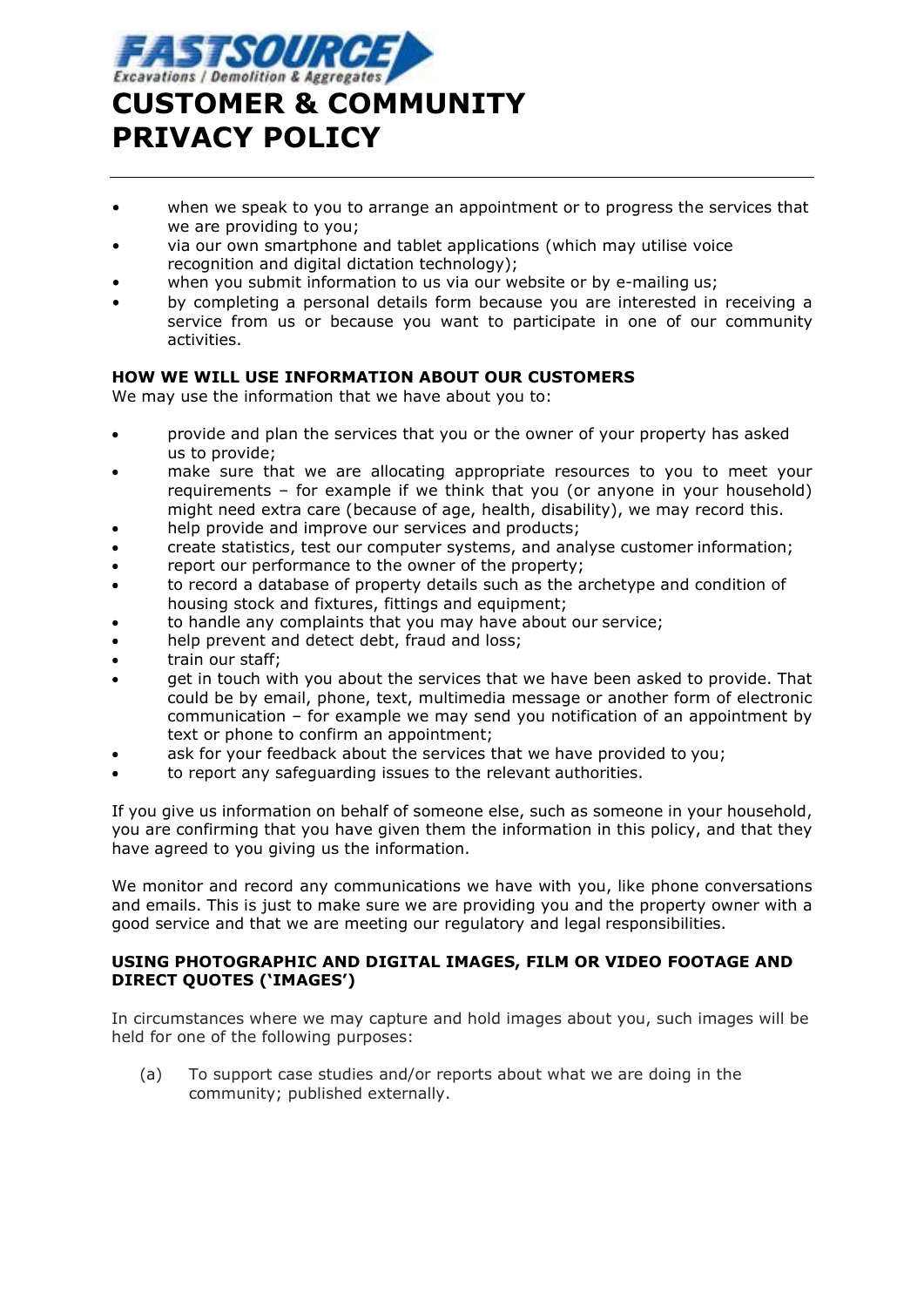

- (b) To support case studies and/or reports about what we are doing in the community; published internally only.
- (c) To monitor equal opportunities. This information will not be published, internally or externally.

If the data has been collected for purpose (a) it may be used in printed and electronic form and may appear in different publications (including websites, twitter, television and exhibition panels) within the UK.

If the data has been collected for purpose (b) it may be used in printed and electronic form and may appear in internal publications only.

If the data has been collected for either purpose (a) or (b) it will be stored on a secure server in accordance with our Document and Data Retention Policy. All data published internally or externally will be anonymised.

If the data has been collected for purpose (c) it will be stored on a secure server in accordance with our Document and Data Retention Policy. This information will not be published, internally or externally.

We will take all reasonable measures to ensure the data is used solely for the purposes for which they are intended. If you become aware the data is being used inappropriately, you should inform us immediately.

### **DATA SHARING**

It may be necessary for us to provide information about you to our Associated Companies, to the owner of your property, or to regulatory authorities if we are required to do so by law. We will do this:

- to provide you with the services that you or the property owner has asked us, which might include giving information to members of your family or household;
- in connection with our agreement with the owner of your property;
- in connection with an agreement with you;
- to demonstrate that energy efficiency or Green Deal funding conditions have been met;
- to relevant public authorities or utility companies e.g. gas and electricity companies;
- to help find and prevent debt, fraud or loss;
- for legal or regulatory purposes;
- for any associated legal action;
- as part of government data-sharing initiatives.

Sometimes we sub-contract our services to others, and it may be necessary to pass your details to our sub-contractor or suppliers for this purpose and they are required to take appropriate security measures to protect your personal information in line with our policies. We do not allow our third-party service providers to use your personal data for their own purposes. We only permit them to process your personal data for specified purposes and in accordance with our instructions.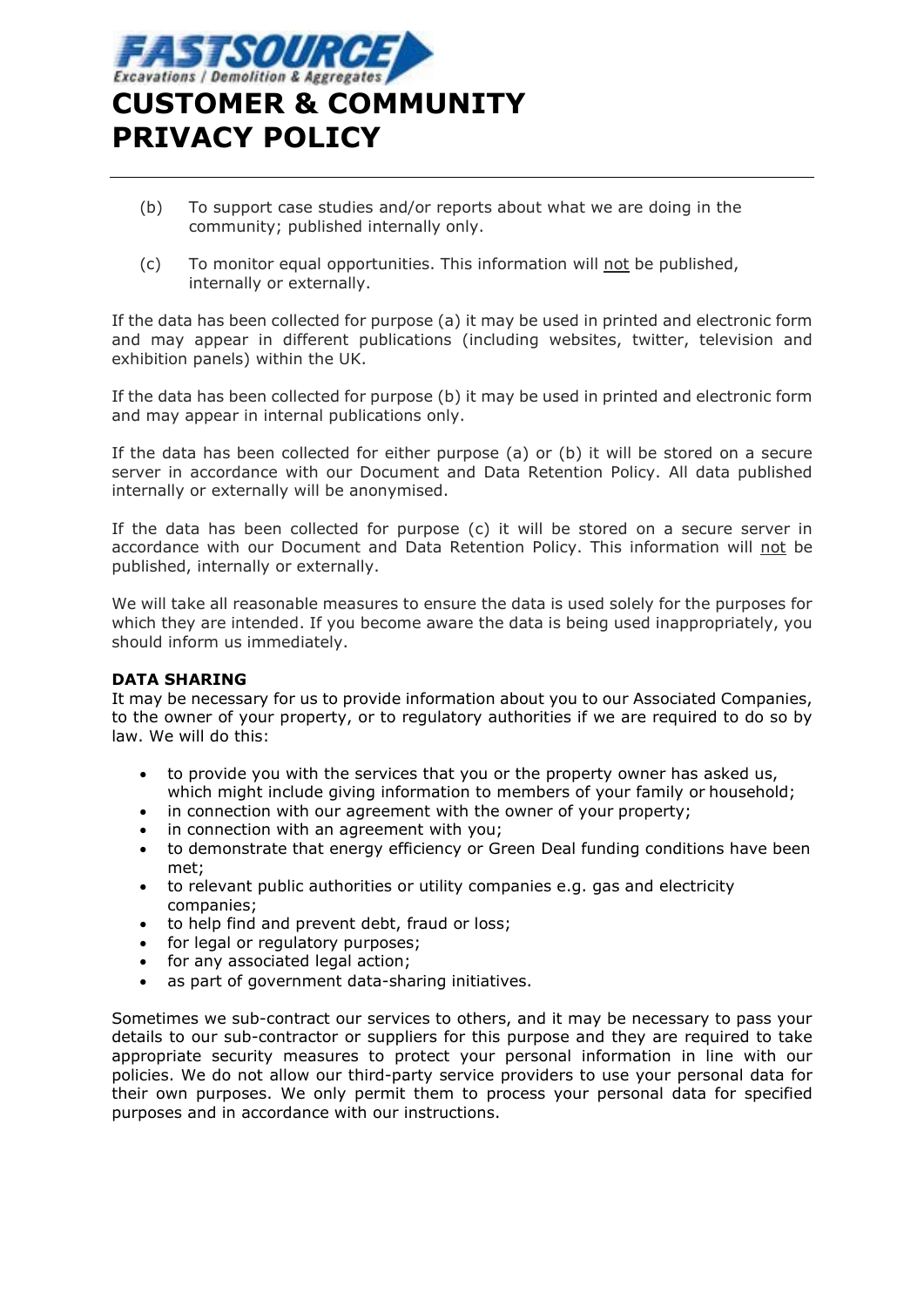

We may also pass your information on to organisations that regulate us or who inspect installations for example the Health and Safety Executive or Gas Safe. This may include the property address and postcode, and information about appliances that have been installed in your home.

We shall not share your personal information to third parties for marketing purposes unless you have given your written consent for us to do so.

"Associated Companies" refers to those companies belonging to the same family of companies as us and who benefit from a close relationship, shared systems and shared ownership.

#### **DATA SECURITY**

We have put in place appropriate security measures to prevent your personal information from being accidentally lost, used or accessed in an unauthorised way, altered or disclosed. In addition, we limit access to your personal information to those employees, agents, contractors and other third parties who have a business need-to- know. They will only process your personal information on our instructions and they are subject to a duty of confidentiality.

We have put in place procedures to deal with any suspected data security breach and will notify you and any applicable regulator of a suspected breach where we are legally required to do so.

### **DATA RETENTION**

We will retain your personal information only for as long as is directed by the relevant Data Controller which is typically the end of our contract. Where we are the Data Controller, we shall retain your personal information for as long as required in connection with the services that have been provided to you, and this will usually be if any guarantee that has been provided to you.

## **RIGHTS OF ACCESS, CORRECTION, ERASURE, AND RESTRICTION**

If we are acting as a Data Processor you may need to make a request to exercise your Data Subject Rights directly to the Data Controller. However, under certain circumstances, by law you have the right to: